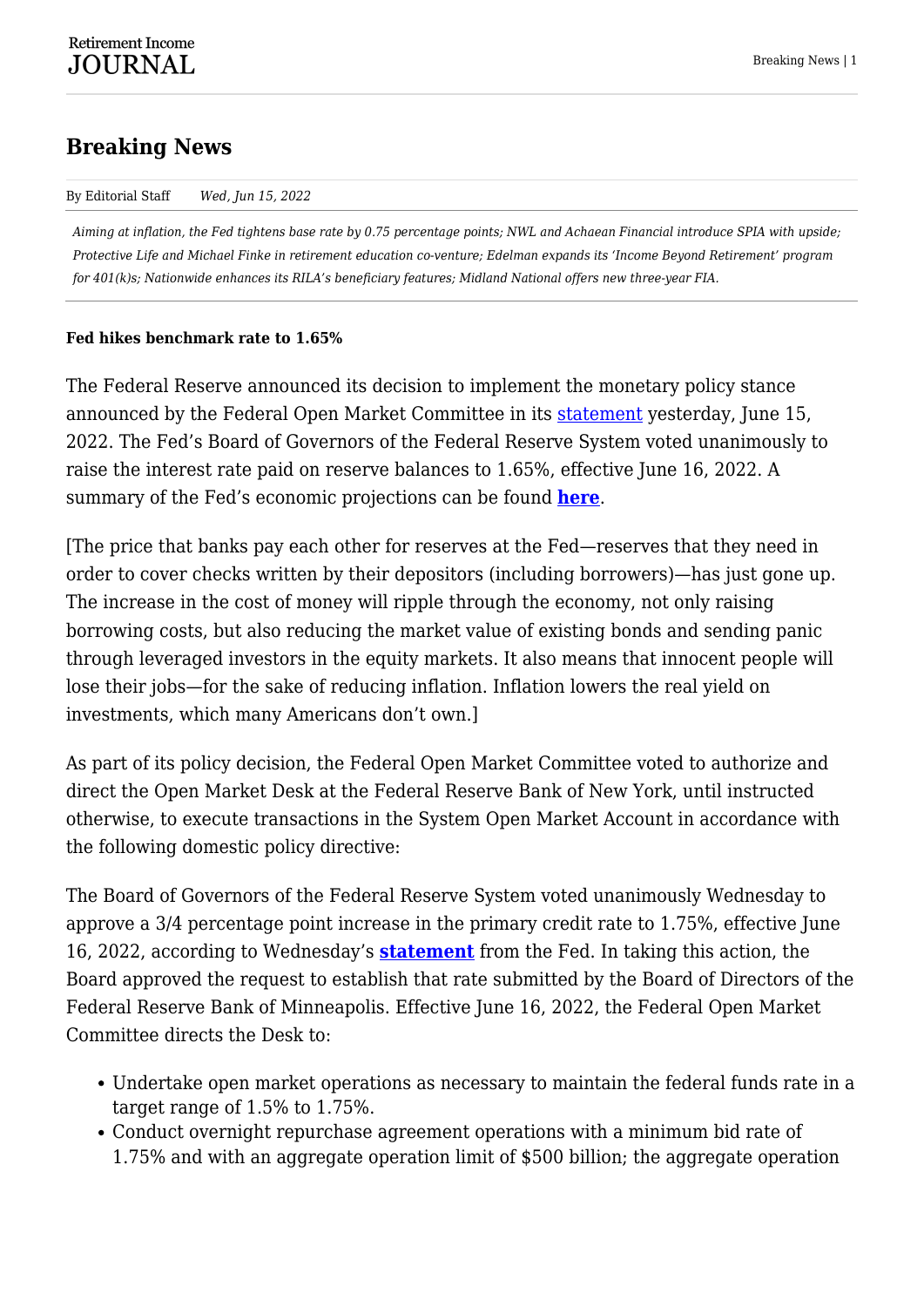limit can be temporarily increased at the discretion of the Chair.

- Conduct overnight reverse repurchase agreement operations at an offering rate of 1.55% and with a per-counterparty limit of \$160 billion per day; the per-counterparty limit can be temporarily increased at the discretion of the Chair.
- Roll over at auction the amount of principal payments from the Federal Reserve's holdings of Treasury securities maturing in the calendar months of June and July that exceeds a cap of \$30 billion per month. Redeem Treasury coupon securities up to this monthly cap and Treasury bills to the extent that coupon principal payments are less than the monthly cap.
- Reinvest into agency mortgage-backed securities (MBS) the amount of principal payments from the Federal Reserve's holdings of agency debt and agency MBS received in the calendar months of June and July that exceeds a cap of \$17.5 billion per month.
- Allow modest deviations from stated amounts for reinvestments, if needed for operational reasons.
- Engage in dollar roll and coupon swap transactions as necessary to facilitate settlement of the Federal Reserve's agency MBS transactions.

The New York Times reported,"Officials predicted that the unemployment rate would increase to 3.7% this year and to 4.1% by 2024 and that growth would slow notably as policymakers push borrowing costs sharply higher and choke off economic demand.

"The Fed's policy rate is now set in a range between 1.50 to 1.75 and policymakers suggested more rate increases to come. The Fed, in a fresh set of economic projections, penciled in interest rates hitting 3.4 percent by the end of 2022. That would be the highest level since 2008 and officials saw their policy rate peaking at 3.8 percent at the end of 2023. Those figures are significantly higher than previous estimates, which showed rates topping out at 2.8 percent next year.

"Fed officials also newly indicated that they expected to cut rates in 2024, which could be a sign that they think the economy will weaken so much that they will need to reorient their policy approach."

## **NWL and Achaean Financial introduce SPIA with upside**

National Western Life Insurance Company (NWL) and Achaean Financial Holdings have launched what they call launch "a new and innovative single premium immediate annuity" or SPIA. *RIJ* **[reported](https://retirementincomejournal.com/article/a-new-path-to-inflation-adjusted-lifetime-income/)** on an earlier Achaean income product in September 2021.

Introduced as NWL Income+, the new product, to come onto the market in the third quarter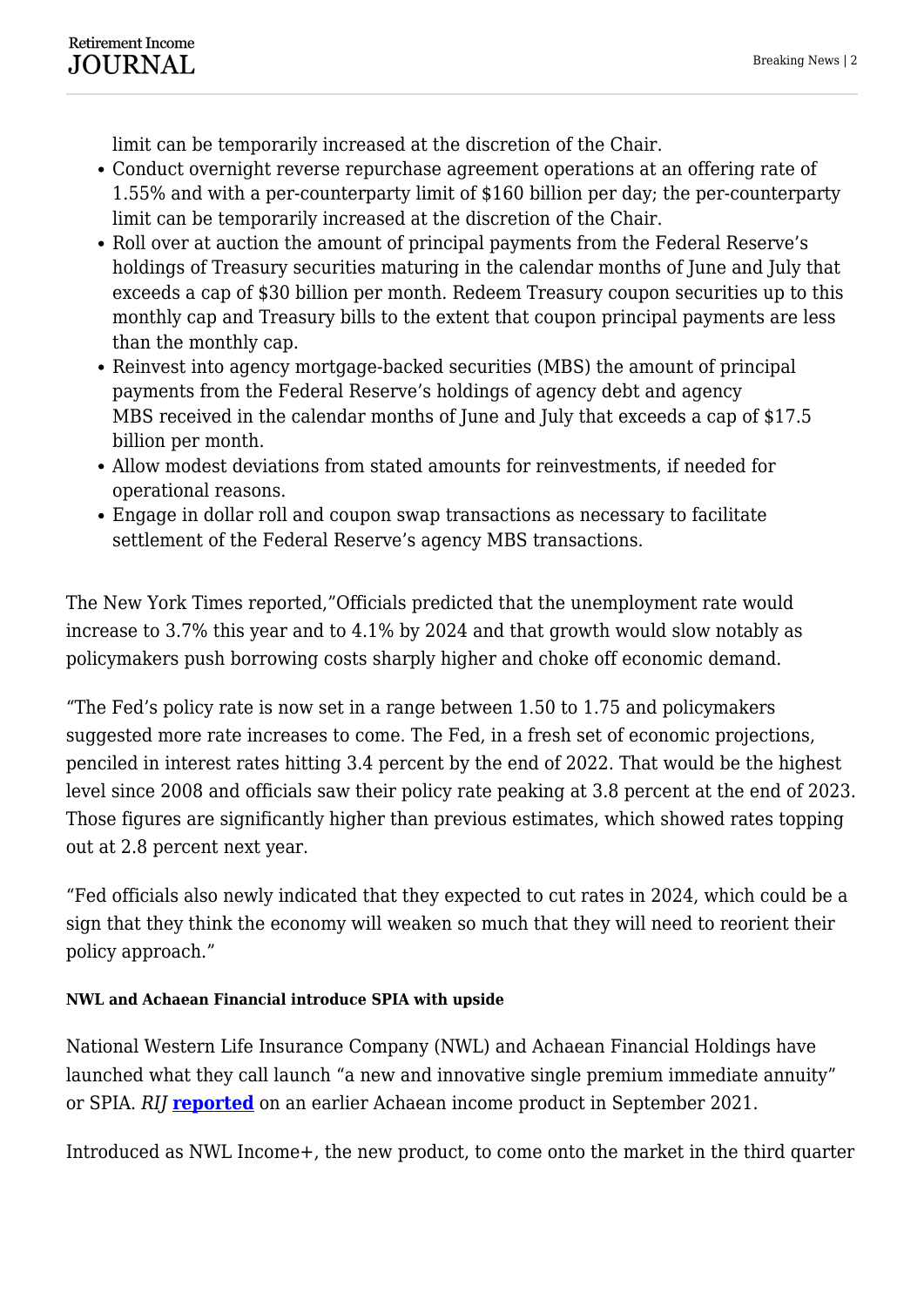of 2022, will provide lifetime income that delivers on two key features advisors and their clients are looking for in an income product: a highly competitive initial annual payment, and an innovative growth component that presents an opportunity for increasing income to help policyholders keep pace with inflation.

The NWL Income+ is planned to be marketed as a stand-alone product to secure an immediate income stream today, and may be offered as an option on select deferred annuity products in the future.

National Western Life Group, Inc. is the parent organization of National Western Life Insurance Company, which is the parent organization of Ozark National Life Insurance Company, both stock life insurance companies in aggregate offering a broad portfolio of individual universal life, whole life and term insurance plans, as well as annuity products.

As of March 31, 2022, the Company maintained consolidated total assets of \$13.8 billion, consolidated stockholders' equity of \$2.3 billion, and combined life insurance inforce of \$20.6 billion.Achaean Financial is a business-to-business licensing and marketing organization with an objective to address the multiple dislocations within US retirement market, using innovative proprietary products, software and marketing expertise.

#### **Protective Life and Michael Finke in retirement education co-venture**

Protective Life Corporation, a US subsidiary of Dai-ichi Life Holdings, Inc., announced today the launch of a new goals-based income planning program with Michael Finke of The American College of Financial Services.

The program will supply financial professionals with the strategies needed to evaluate clients' income needs, better understand key income risks and develop specialized strategies that will help protect their clients' goals in retirement.

To learn more about the growing need for guaranteed income in retirement and gain additional insights and tools visit finpro.protective.com/retirement.

Michael Finke, Ph.D. is a professor of wealth management and Frank M. Engle Distinguished Chair in Economic Security at The American College of Financial Services.

He received a doctorate in consumer economics from The Ohio State University in 1998 and in finance from the University of Missouri in 2011. He leads the O. Alfred Granum Center for Financial Security at The American College of Financial Services and is a Research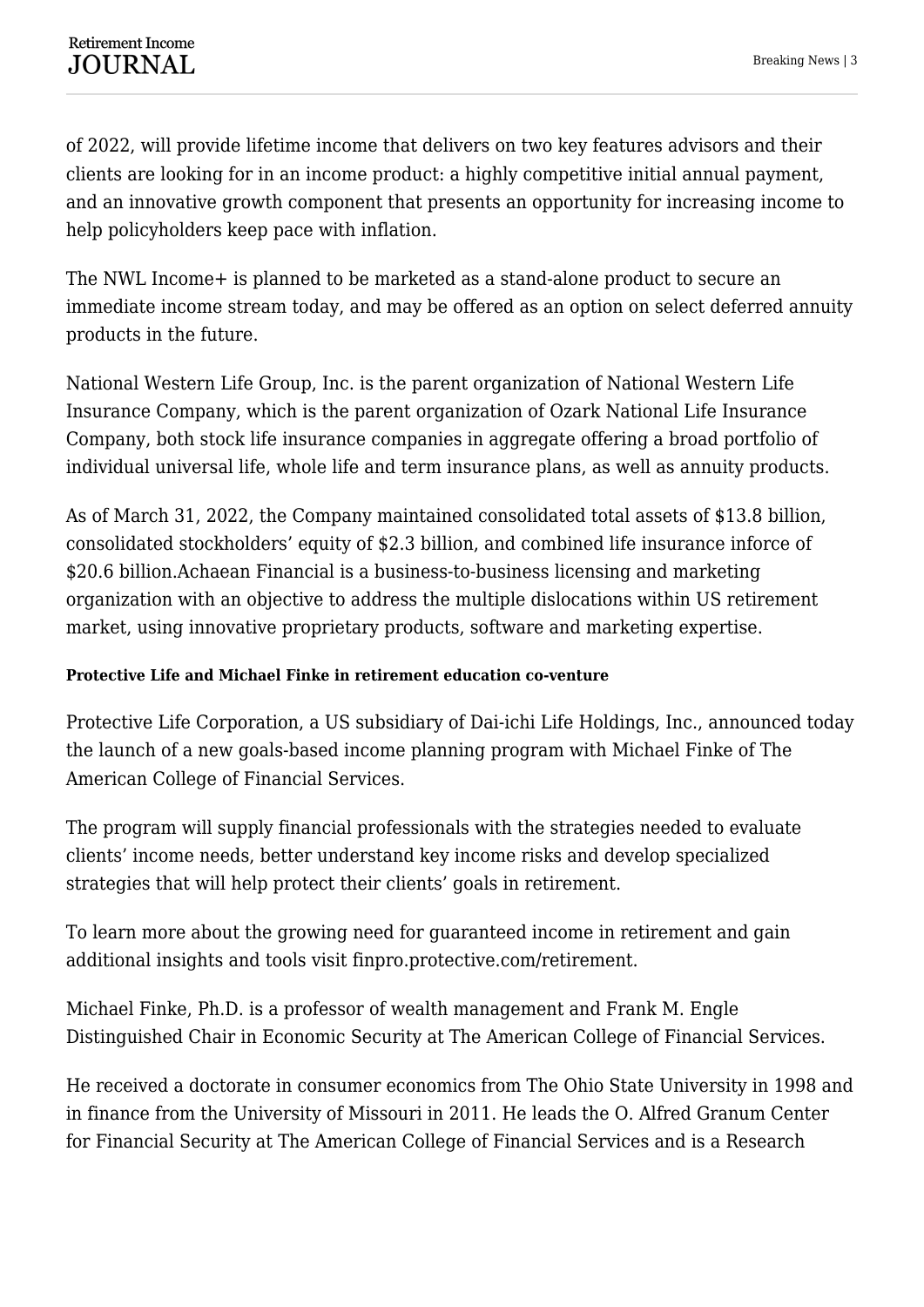Fellow at the Retirement Income Institute, and a member of the Defined Contribution Institutional Investment Association Academic Advisory Council.

#### **Edelman expands its 'Income Beyond Retirement' program for 401(k)s**

Edelman Financial Engines, the independent wealth planning and investment advisory firm, has launched Income Beyond Retirement (IBR), a retirement income solution designed for 401(k) plan participants in or near retirement.

"IBR combines portfolio management and technology-enabled analysis with financial advisor support to create highly personalized, flexible retirement income plans and investing strategies to match the individual needs of employees," Edelman said in a release.

IBR is currently offered by Boeing, Lenovo, Equifax, Milliken and Prime Therapeutics and many of the FORTUNE 500. Edelman Financial Engines said it is working with its 401(k) provider partners to make IBR available to plan sponsors. Currently, the solution is live with its direct provider partners and will be available across all partners soon.

Near-retirees aged 55 and older are offered a complimentary Retirement Checkup with an advisor, and together they develop a plan that manages to the employees' anticipated needs while planning for the unexpected. IBR focuses on critical decisions, such as claiming Social Security and evaluating income and growth preferences.

#### **Nationwide enhances RILA's beneficiary features**

Nationwide has added two new complimentary, automatic death benefit features to its registered index-linked annuity (RILA), the Nationwide Defined Protection Annuity (DPA). The product was co-developed by Nationwide and Annexus, the indexed annuity designer.

- Under the Return of Premium (ROP) death benefit feature, beneficiaries will receive no less than the original premium invested in the annuity. It is automatically added if the annuitant and co-annuitant are both 75 or younger on the application sign date.
- The Spousal Protection feature protects both spouses and provides a death benefit on both of their lives, even on qualified contracts.

Nationwide DPA also provides three defined protection levels which limit negative performance. Clients can select how much of their investment—90%, 95% or 100%—will be protected from market losses and helps determine their performance opportunities. DPA also features a variety of index strategies whose performance determines the owner's gains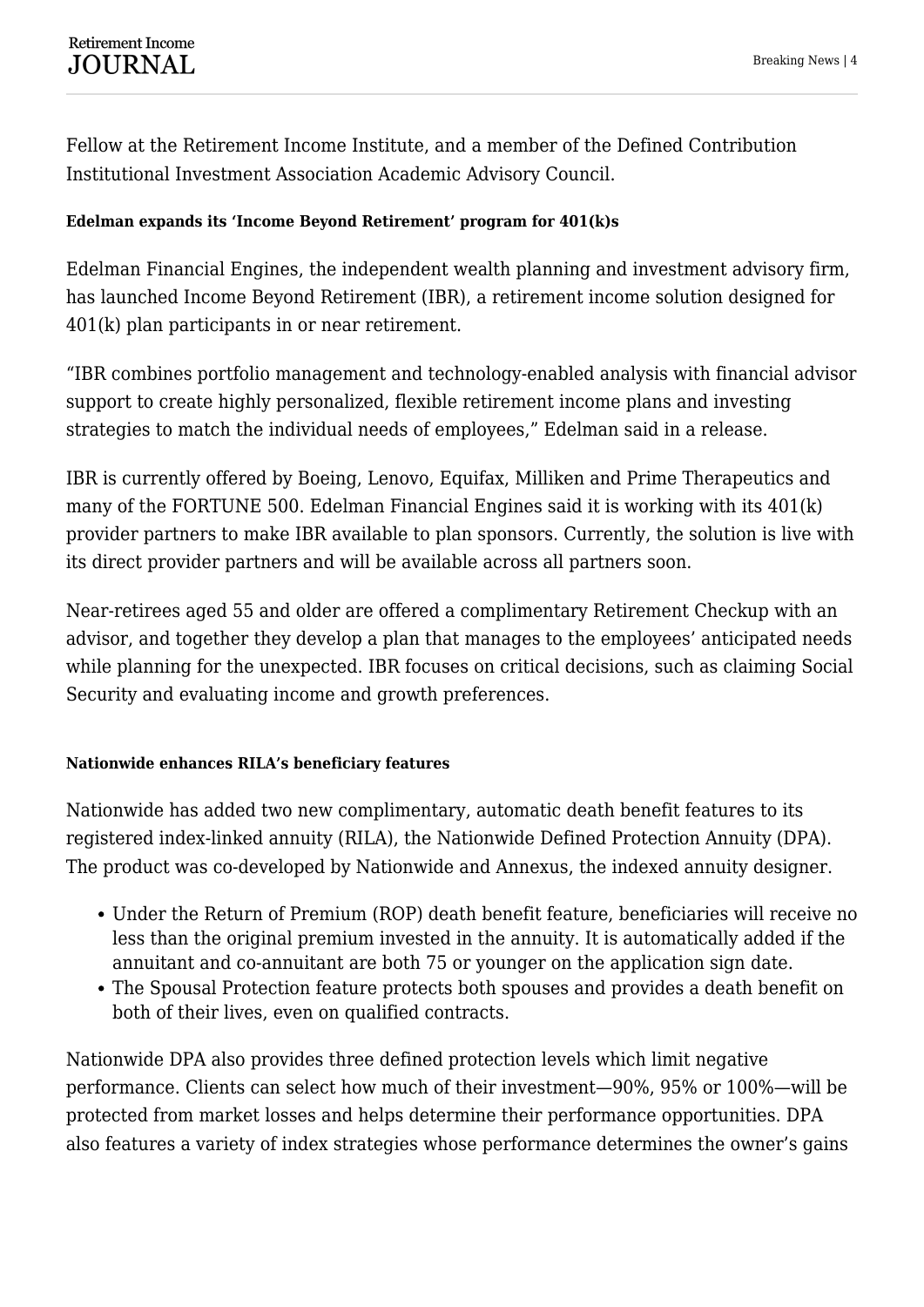or losses.

Under the Return of Premium Death Benefit, the Death Benefit is equal to the greater of the Contract Accumulation Value, or the purchase payment amount adjusted proportionately for any withdrawals, the Nationwide release said.

Upon the first spouse's death, the Contract Accumulation Value will be set equal to the purchase payment amount (adjusted for withdrawals), if greater. Upon the surviving spouse's death, the Death Benefit (including the ROP if applicable) will be paid to the beneficiaries.

Under the Spousal Protection feature, a surviving spouse may continue the contract and name new beneficiaries. From that point on, any withdrawals will be treated as Preferred Withdrawals, and will receive full gains/losses and will not be subject to surrender penalty or market value adjustment.

### **New three-year FIA from Midland National**

Midland National Life Insurance Company and Midland Retirement Distributors have launched Summit Focus 3, a new three-year fixed index annuity, the two member companies of Sammons Financial Group announced this week.

The Summit Focus 3 fixed index annuity offers:

- A term length of only three years
- Crediting rates that are guaranteed for the three-year term
- Protection against losses during a market downturn
- Growth potential based on the performance of quality index options
- No taxes until a withdrawal is taken

"The contract period is designed for clients who need a short-term solution during a time of transition, or who may be looking for more upside potential than a traditional fixed-rate product can offer. The product is aimed at clients with concerns about the potential for annually declining rates in subsequent years of a longer-term contract," the companies said in a release.

A subsidiary of Sammons Enterprises, Inc., Sammons Financial Group is privately owned. Its member companies include Midland National Life Insurance Company (including Sammons Corporate Markets); North American Company for Life and Health Insurance; Sammons Institutional Group (including Midland Retirement Distributors and Sammons